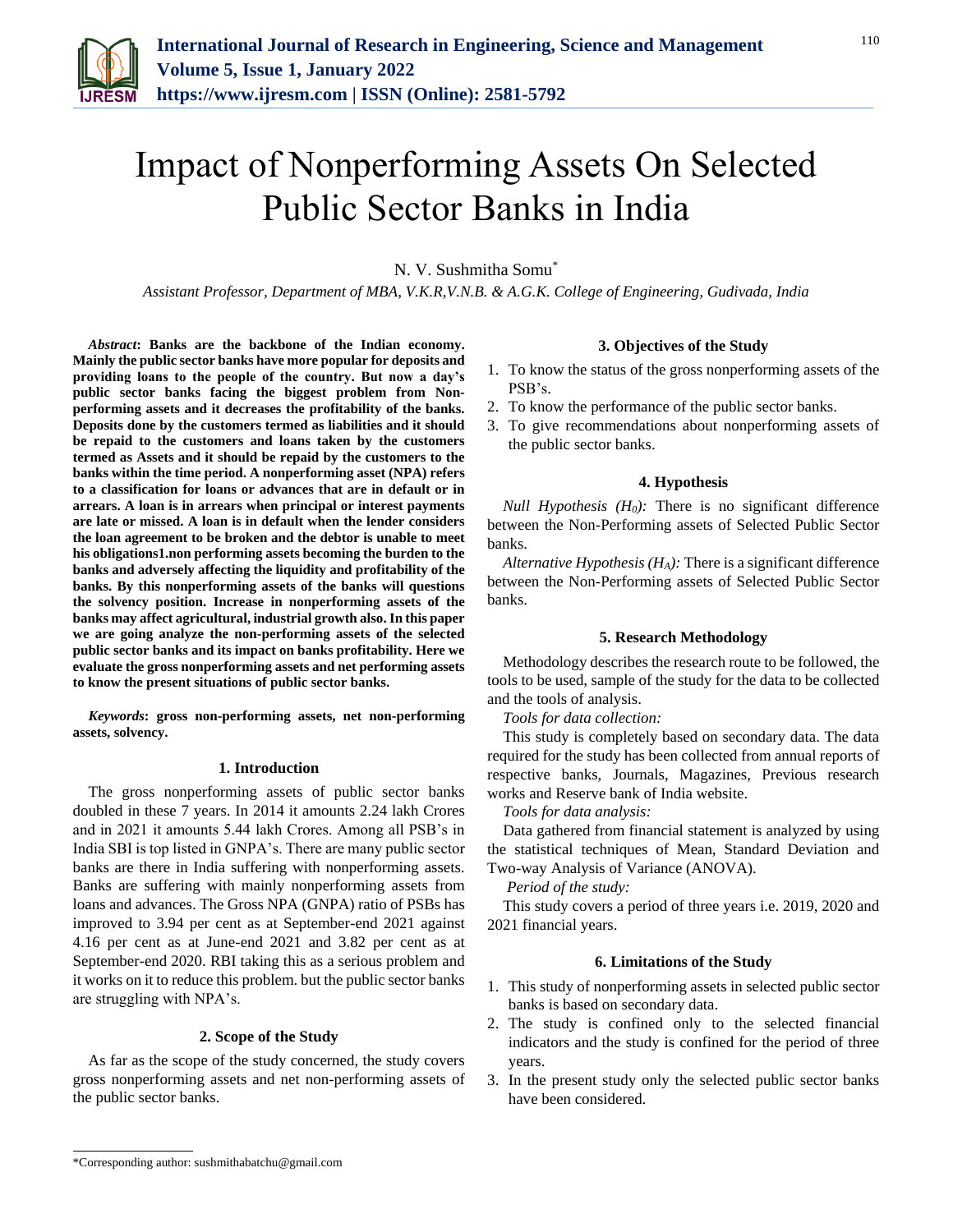| Table 1 |  |
|---------|--|
|         |  |

| Gross non-performing assets, net non-performing assets and return on assets of selected public sector banks |                                       |                      |                      |                    |                  |  |
|-------------------------------------------------------------------------------------------------------------|---------------------------------------|----------------------|----------------------|--------------------|------------------|--|
| <b>YEAR</b>                                                                                                 | <b>PARTICULAR</b>                     | <b>STATE</b>         | <b>PUNJAB</b>        | <b>CANARA BANK</b> | <b>BANK</b>      |  |
|                                                                                                             |                                       | <b>BANK OF INDIA</b> | <b>NATIONAL BANK</b> |                    | <b>OF BARODA</b> |  |
| 2019                                                                                                        | <b>GROSS NONPERFORMING ASSETS (%)</b> | 7.53                 | 16.00                | 9.00               | 10.00            |  |
| 2020                                                                                                        |                                       | 6.15                 | 14.00                | 8.00               | 9.00             |  |
| 2021                                                                                                        |                                       | 4.98                 | 14.00                | 9.00               | 9.00             |  |
| 2019                                                                                                        | NET NONPERFORMING                     | 3.01                 | 6.56                 | 5.00               | 3.33             |  |
| 2020                                                                                                        | ASSETS (%)                            | 2.23                 | 5.78                 | 4.23               | 3.13             |  |
| 2021                                                                                                        |                                       | 1.50                 | 5.73                 | 3.82               | 3.09             |  |
| 2019                                                                                                        | <b>RETURN ON ASSETS (%)</b>           | 0.02                 | $-1.28$              | 0.04               | 0.05             |  |
| 2020                                                                                                        |                                       | 0.38                 | 0.04                 | $-0.30$            | 0.04             |  |
| 2021                                                                                                        |                                       | 0.48                 | 0.16                 | 0.22               | 0.07             |  |

Source: https://www.moneycontrol.com/

| Table 2                                                     |
|-------------------------------------------------------------|
| Two-Way ANOVA                                               |
| Gross non-performing assets in selected public sector banks |

| <b>Source of Variation</b> | <b>Sum of Squares</b> | <b>Degree of Freedom</b> | <b>Mean Square</b> | F-ratio | <b>Critical Value</b> |
|----------------------------|-----------------------|--------------------------|--------------------|---------|-----------------------|
| Between banks              | 13.94                 |                          | 37.98              | 100.06  | 4.76                  |
| Between years              | 4.98                  | -                        | 2.49               | 6.56    | 5.14                  |
| Error                      | 2.28                  |                          | 0.38               |         |                       |
| Total                      | 21.19                 |                          |                    |         |                       |

| Table 3                                                   |
|-----------------------------------------------------------|
| Two-Way ANOVA                                             |
| Net non-performing assets in selected public sector banks |

| <b>Source of Variation</b> | <b>Sum of Squares</b> | <b>Degree of Freedom</b> | <b>Mean Square</b> | F-ratio | <b>Critical Value</b> |
|----------------------------|-----------------------|--------------------------|--------------------|---------|-----------------------|
| Between banks              | 23.84                 |                          | 7.95               | 97.92   | 4.76                  |
| Between years              | .83                   |                          | 0.92               | 11.32   | 5.14                  |
| Error                      | 0.486983              |                          | 0.081164           |         |                       |
| Total                      | 26.16809              |                          |                    |         |                       |

*Hypothesis:*

*Null Hypotheses:*

 $H_{0A} = \mu_1 = \mu_2 = \mu_3$  i.e. Gross Non-Performing assets do not differ significantly between the banks.

 $H_{0B} = \mu_1 = \mu_2 = \mu_3$  i.e. Gross Non-Performing assets do not differ significantly between the years.

*Alternative Hypotheses:*

HAA at least two of the means are different i.e. Gross Non-Performing assets differ significantly between the banks.

H<sub>BB</sub> at least two of the means are different i.e. Gross Non-Performing assets differ significantly between the years.

Critical value  $\mu$ 1= 3 and  $\mu$ 2 = 6 = 4.57 at 5% level of significance. Critical value of  $\mu$ 1= 2 and  $\mu$ 2 = 6 = 5.14 at 5% level of significance.

*Inference:*

From the output we know that the calculated value of test statistic  $F_A = 100.06$  is greater than the critical value of 4.76. Hence we reject null hypothesis at 5% level of significance and alternative hypothesis is accepted. We concluded that gross non-performing assets differ significantly between the banks.

The calculated value of the test statistic  $F_B= 6.56$  is greater than critical value 5.14. Hence we accept alternative hypothesis at 5% level of significance and reject null hypothesis. We conclude that the gross non-performing assets differ significantly between the years.

*Hypotheses:*

*Null Hypothesis:*

H<sub>0A</sub> =  $\mu$ 1 =  $\mu$ 2 =  $\mu$ 3 i.e. Net Non-Performing assets do not differ significantly between the banks.

 $H_{0B} = \mu l = \mu 2 = \mu 3$  i.e. Net Non-Performing assets do not differ significantly between the years.

# *Alternative Hypothesis:*

HAA at least two of the means are different i.e. Net Non-Performing assets differ significantly between the banks.

 $H_{BB}$  at least two of the means are different i.e. Net Non-Performing assets differ significantly between the years.

Critical value  $\mu$ 1= 3 and  $\mu$ 2 = 6 = 4.76 at 5% level of significance. Critical value of  $\mu$ 1= 2 and  $\mu$ 2 = 6 = 5.14 at 5% level of significance.

*Inference:*

From the output we know that the calculated value of test statistic  $F_A = 97.92$  is greater than the critical value of 4.76. Hence we reject null hypothesis at 5% level of significance and alternative hypothesis is accepted. We concluded that net nonperforming assets differ significantly between the public sector banks.

The calculated value of the test statistic  $F_B$ = 11.32 is greater than critical value 5.14. Hence we accept alternative hypothesis at 5% level of significance and reject null hypothesis. We conclude that the net non-performing assets differ significantly between the years.

*Hypothesis:*

*Null Hypotheses:*

 $H<sub>0A</sub> = μl = μ2 = μ3$  i.e. return on assets do not differ significantly between the banks.

 $H<sub>0B</sub> = μ1 = μ2 = μ3$  i.e. return on assets do not differ significantly between the years.

*Alternative Hypotheses:*

HAA at least two of the means are different i.e. return on assets differ significantly between the banks.

H<sub>BB</sub> at least two of the means are different i.e. return on assets differ significantly between the years.